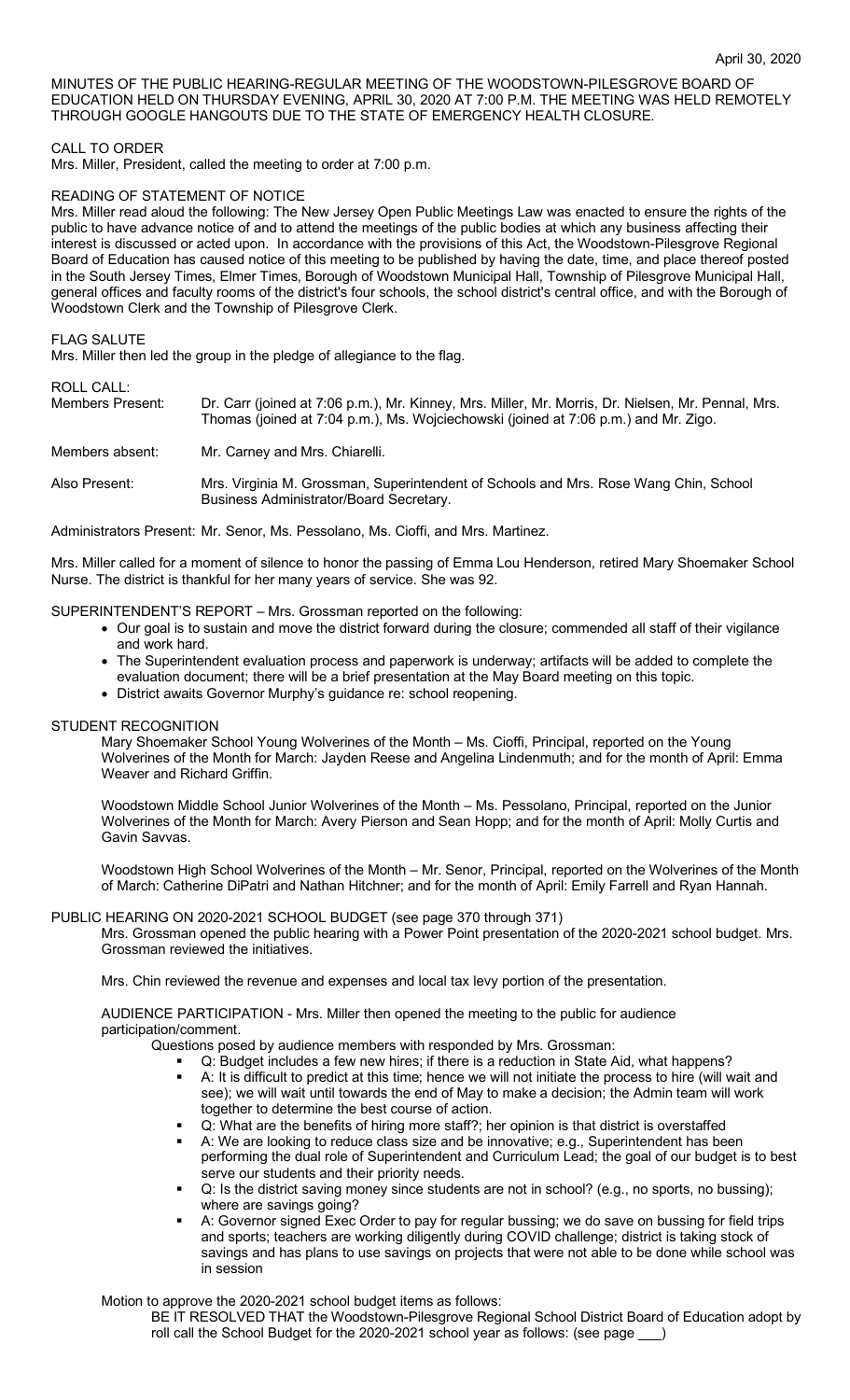|                             | <b>Budget</b> | <b>Local Tax Levy</b> |
|-----------------------------|---------------|-----------------------|
| General Fund                | \$24,642,901  | \$11,729,613          |
| <b>Special Revenue Fund</b> | \$1,051,298   | \$0                   |
| Debt Service Fund           | \$1,539,889   | \$1,344,546           |
| <b>Total Base Budget</b>    | \$27,234,0880 | \$13,074,159          |

BE IT FURTHER RESOLVED that the 2020-2021 Budget includes the current enrollment adjustment in the amount of \$187,374 to meet budgetary requirements.

BE IT FURTHER RESOLVED that the 2020-2021 Budget includes the use of maintenance reserve funds in the amount of \$132,500 to be used in the general fund for the purpose of required maintenance, contingency for emergency and supplies. (11-000-261-420 through 11-000-261-610).

BE IT FURTHER RESOLVED that the 2020-2021 Budget includes the use of capital reserve funds (for Local Share) in the amount of \$400,000 to be used in the general fund for the purpose of projects listed in the local share of the Long Range Facility Plan to promote the health, safety and educational needs of the Woodstown-Pilesgrove Regional School District. (12-000-400-334; 12-000-400-450)

BE IT FURTHER RESOLVED that the 2020-2021 Budget includes the use of tuition reserve funds in the amount of \$386,000 to be used to refund sending districts for the 2018-2019 certified tuition.

BE IT FURTHER RESOLVED, that the Woodstown-Pilesgrove Regional School District, in accordance with N.J.A.C. 6A:23A-7.3(a) establishes a maximum travel expenditure for the 2020-2021 school year not to exceed \$85,000.

Motion made by: Nelson Carney Motion seconded by: Michael Kinney Voting Richard Carr – Yes Michael Kinney – Yes Eileen C. Miller – Yes Richard C. Morris, Jr., - Yes Anne Nielsen – Yes Floyd Pennal – Yes Shonta Thomas – Yes Amy Wojciechowski – Yes Travis Zigo – Yes

## APPROVAL OF MINUTES

Motion to approve the following minutes as recommended by the School Business Administrator: March 11, 2020 – Special Meeting Minutes.

March 19, 2020 – Work Session Minutes March 26, 2020 – Regular Meeting Minutes.

Motion made by: Floyd Pennal

Motion seconded by: Michael Kinney Voting Richard Carr – Yes Michael Kinney – Abstained to the March 19, 2020 minutes only. Eileen C. Miller – Yes Richard C. Morris, Jr., - Yes Anne Nielsen – Yes Floyd Pennal – Yes Shonta Thomas – Yes Amy Wojciechowski – Yes Travis Zigo – Yes

#### INSTRUCTION/CURRICULUM

Motion to approve the following as recommended by the Superintendent:

Approval of the Salem County School District homeless agreement for the 2020-2021 school year.

Approval of the following resolution for Remote Learning Plan:

WHEREAS, it is the right of every child, to access a free public K-12 education, fulfilling, the 180 day requirement during a mandated school closure;

WHEREAS, through its policies and practices, the Woodstown-Pilesgrove Regional School District has made a commitment to provide access to a high-quality, standards-based education for all students during a mandated school closure;

WHEREAS, the Woodstown-Pilesgrove Regional School District has a responsibility to ensure that all students who reside within its boundaries, including General Education, English Language Learners, Special Education Related Services, have access to a free public K-12 education during a mandated school closure;

WHEREAS, educational personnel, often the primary sources of support, resources, and information to assist and support parents, guardians, students, student learning, and student emotional health, are deemed essential;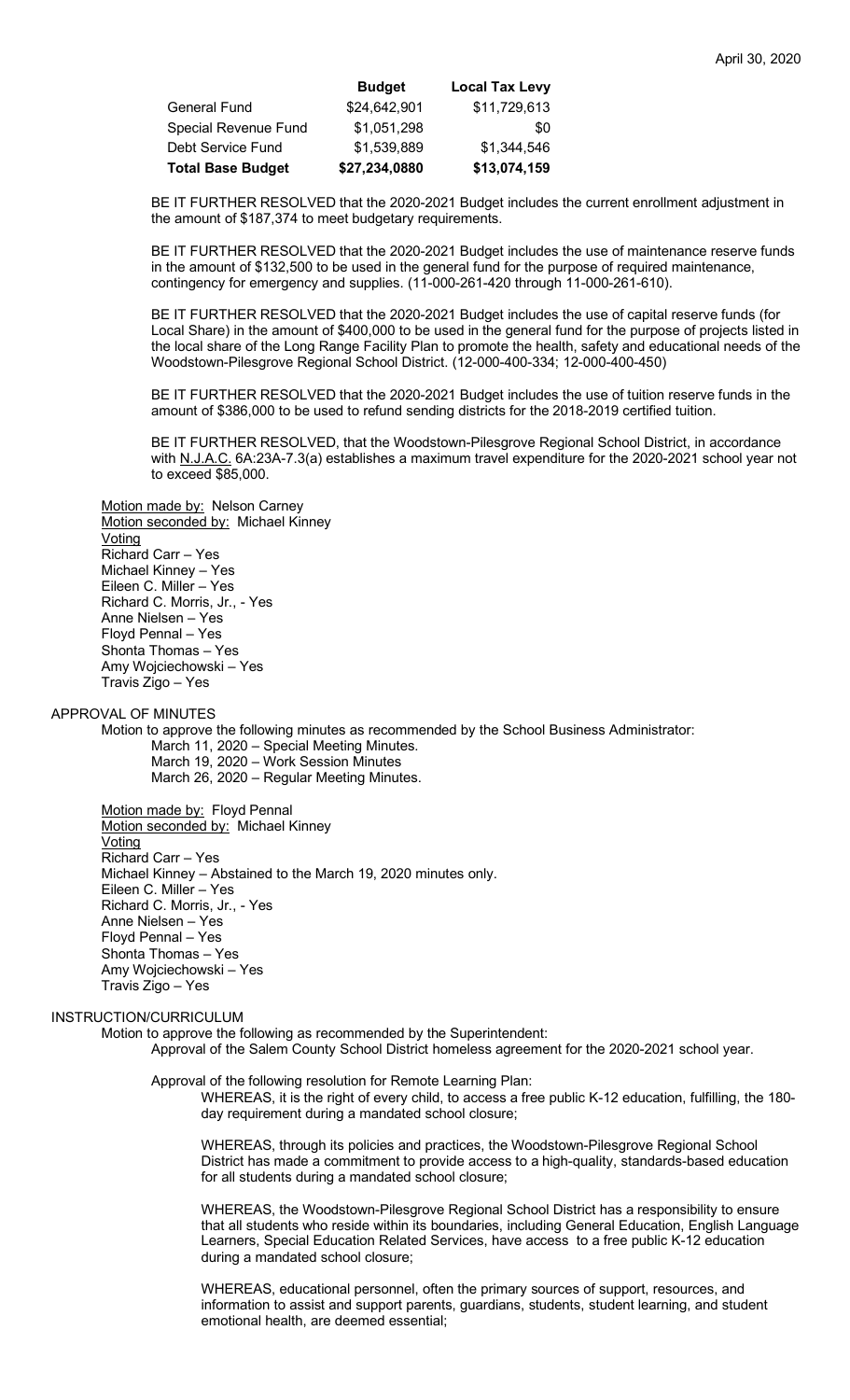WHEREAS, the Woodstown-Pilesgrove Regional School District has a responsibility to communicate learning expectations to the Board of Education and entire school community including parents, guardians, and students during a mandated school closure;

WHEREAS, the Woodstown-Pilesgrove Regional School District has a responsibility to provide access to school meals for students in need during a mandated school closure; and

NOW, THEREFORE, BE IT RESOLVED that the Woodstown-Pilesgrove Regional School District enact the District Remote Learning Plan during a mandated school closure.

Approval for the Woodstown-Pilesgrove Regional School District to participate in the approved inter school athletic program sponsored by the NJSIAA for the 2020-2021 school year.

Approval of the renewal of the New Jersey State Interscholastic Athletic Association membership for the 2020-2021 school year. Cost of membership - \$2,500.

Approval to participate with the Tri-County Conference fundraiser for First Responders during the COVID-19 outbreak. The goal of the fundraiser is to supply meals for first responders and health care workers in our local police departments and hospitals. All proceeds will go to this cause.

Approval of the Harassment, Intimidation and Bullying report dated 3-19-20 to 4-23-20 and to provide notification letters as required to the parents/guardians advising that this information has been provided to the Board of Education.

# Motion made by: Amy Wojciechowski

Motion seconded by: Floyd Pennal **Voting** Richard Carr – Yes Michael Kinney – Yes Eileen C. Miller – Yes Richard C. Morris, Jr., - Yes Anne Nielsen – Yes Floyd Pennal – Yes Shonta Thomas – Yes Amy Wojciechowski – Yes Travis Zigo – Yes

#### ADMINISTRATION/PERSONNEL

Motion to approve the following as recommended by the Superintendent: Approval of staff reappointments for the 2020-2021 school year. (see page

Approval to rescind the leave of absence for Brandon Lyons from May 4 through May 15, 2020.

Motion made by: Floyd Pennal Motion seconded by: Amy Wojciechowski **Voting** Richard Carr – Yes Michael Kinney – Yes Eileen C. Miller – Yes Richard C. Morris, Jr., - Yes Anne Nielsen – Yes Floyd Pennal – Yes Shonta Thomas – Yes Amy Wojciechowski – Yes Travis Zigo – Yes

Motion to approve the following as recommended by the Superintendent (voting not applicable to sending district representatives):

Acceptance of the retirement of Marjorie Minnich, teacher, effective 12/1/2020.

Approval for Justine Asay to return from maternity leave on 4/16/20. Her original return date was 5/15/20.

Approval of the following Substitutes:

Tara McQueston to co-teach with Justine Asay (Mary Shoemaker) from 4/16/20 through 5/15/20.

Tara McQueston to complete the 19-20 school year for Joanne Gloway (MIddle School) from 5/17/20 through 6/18/20.

Motion made by: Floyd Pennal Motion seconded by: Amy Wojciechowski Voting Richard Carr – Yes Eileen C. Miller – Yes Anne Nielsen – Yes Floyd Pennal – Yes Shonta Thomas – Yes Amy Wojciechowski – Yes Travis Zigo – Yes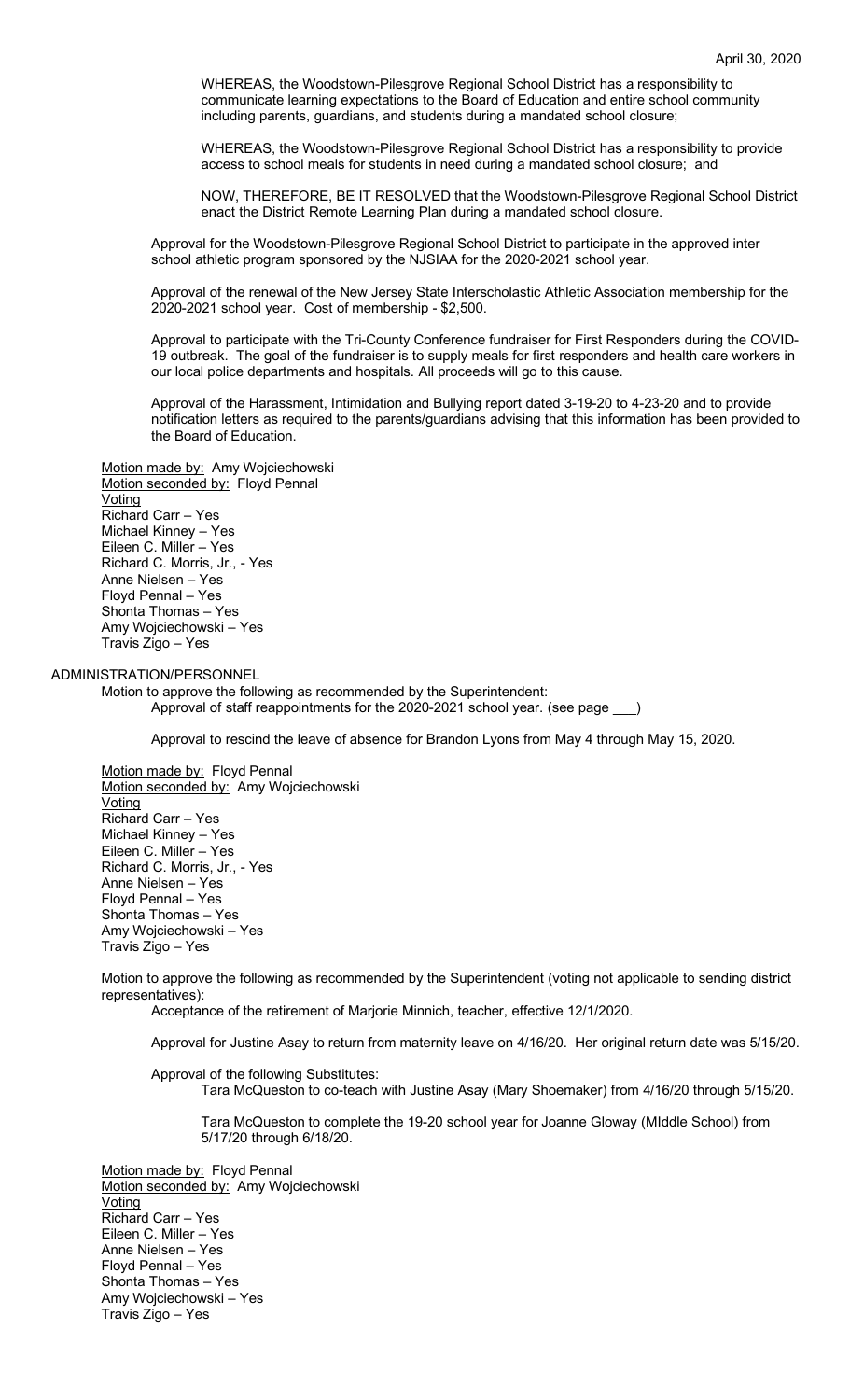### OPERATIONS/FINANCE

Motion to approve the following financial reports as recommended by the School Business Administrator: (see Board Minutes Financial Back-up Binder for details).

Pursuant to N.J.A.C. 6A:23A-16.10 (c)3, I certify that as of February 29, 2020, no budgetary line item account has obligations and payments (contractual orders) which in total exceed the amount appropriated by the Woodstown-Pilesgrove Regional Board of Education pursuant to N.J.S.A. 18A:22-8.1 and N.J.S.A. 18A:22-8.2 and no budgetary line item account has been over-expended in violation of N.J.A.C. 6:23- 16.10 (a)1.

Board Secretary **Date** 

\_\_\_\_\_\_\_\_\_\_\_\_\_\_\_\_\_\_\_\_\_\_\_\_\_\_\_\_\_ \_\_\_\_\_\_\_\_\_\_\_\_\_\_\_\_\_\_\_\_\_\_\_\_

The February 29, 2020, preliminary final Report of the Treasurer of School Funds for the 2019-2020 school year is in agreement with the February 329, 2020, preliminary Report of the Board Secretary, pending audit.

Pursuant to N.J.A.C. 6A:23A-16.10(c)4, that the Woodstown-Pilesgrove Regional Board of Education certifies that as of February 29, 2020, and after review of the Secretary's Monthly Financial Report and the Treasurer's Monthly Financial Report and upon consultation with the appropriate district officials, to the best of the Board's knowledge, no major account or fund has been over-expended in violation of N.J.A.C. 6A:23A-16.10(a)1 and that sufficient funds are available to meet the district's financial obligations for the remainder of the fiscal year.

EFT's for March 2020, additional hand check payments for March 2020, and payment list for the month of April 2020.

Transfer of funds as previously approved by the Superintendent pursuant to 18A:22-8.1 for the month of February 2020.

Additional financial reports as follows:

Student Activities and Athletics for the month of March 2020. Scholarships for the month of March 2020. Odyssey of the Mind for the month of March 2020. Cafeteria Report for the month of March 2020. Woodstown Community School for the month of March 2020.

Motion made by: Travis Zigo Motion seconded by: Floyd Pennal **Voting** Richard Carr – Yes Michael Kinney – Yes Eileen C. Miller – Yes Richard C. Morris, Jr., - Yes Anne Nielsen – Yes Floyd Pennal – Yes Shonta Thomas – Yes Amy Wojciechowski – Yes Travis Zigo – Yes

Motion to approve the following as recommended by the School Business Administrator: Request from Nutri-Serve to apply for the GENYOUth (COVID-19 Emergency School Nutrition Funding) grant on the district's behalf. Total amount awarded will not exceed \$3,000.00.

CSI Software Support Contract for the 2020-2021 school year in the amount of \$8,928.00.

Quote for the incorporation of cloud-based capability into our CSI financial software, which includes the following cost components: CSI one-time cost to migrate to the cloud-based version in the amount of \$4,350; monthly cloud access and storage cost of \$350 per month.

Resolution to approve withdrawal of funds from the Maintenance Reserve account in the amount not to exceed \$7,500 to fund Tree Maintenance and Removal at the High and Middle School. This project is necessary to remove dead or dying branches and trees in parking areas, from power lines and in areas where staff and students enter and exit the high/middle school.

Resolution to approve withdrawal of funds from the Maintenance Reserve account in the amount not to exceed \$12,000 to fund the installation of perimeter fencing in the rear parking lot at the Middle School. This fencing is needed to prevent the parking of cars on grassy areas.

Resolution to amend the approval (originally in May 2019 Board agenda) to withdraw funds from the Maintenance Reserve account in the amount not to exceed \$12,000 to fund roofing repairs at the high school. The revised amount is \$30,000. The scope of work has expanded since the initial approval.

Resolution to amend the approval (originally in May 2019 Board agenda) to withdraw funds from the Maintenance Reserve account in the amount not to exceed \$25,000 to fund flooring at the high school. The revised amount is \$40,000. The scope of work has expanded since the initial approval.

Request to go out for RFP for a Facility Consultant.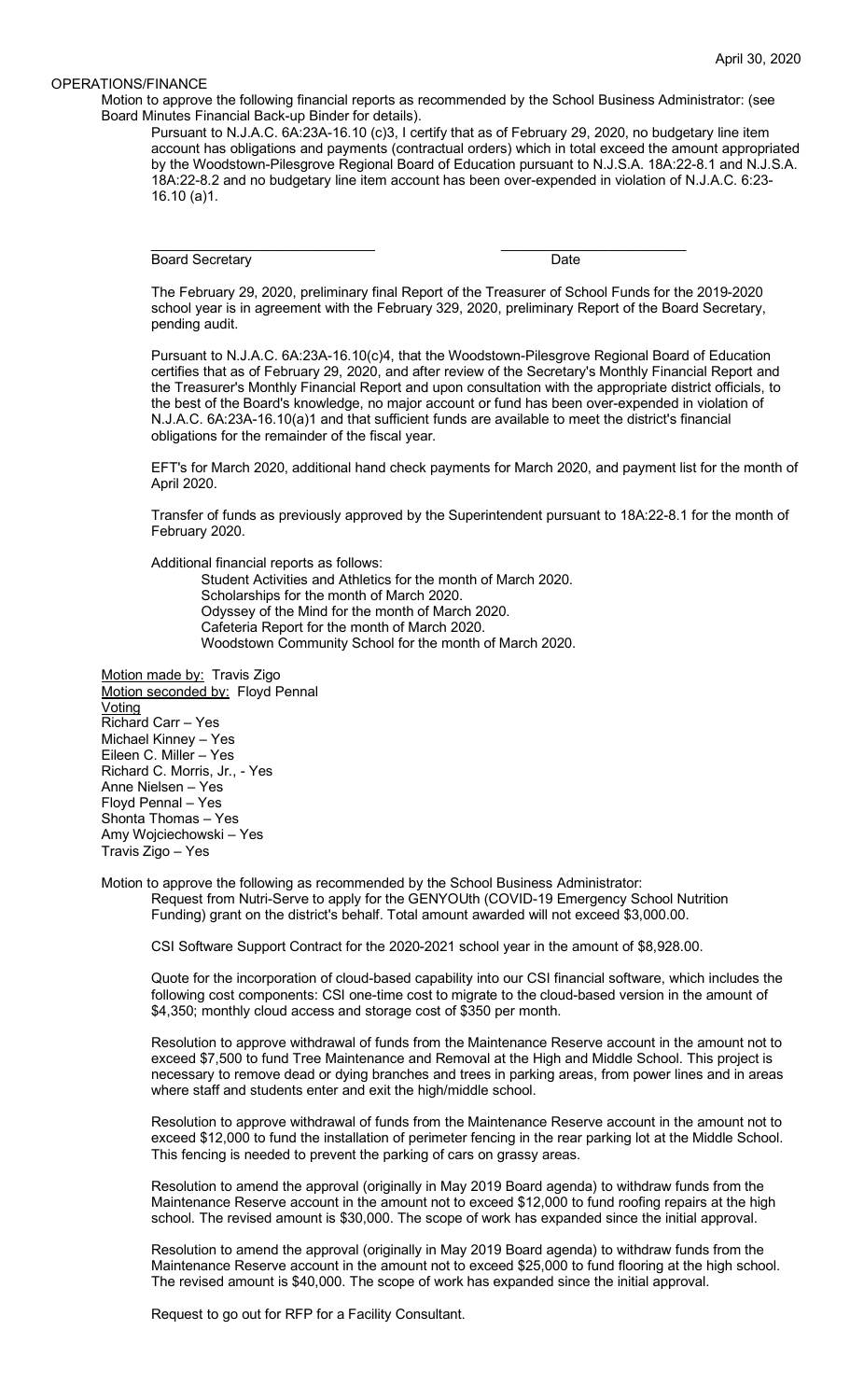Contract to participate in the Salem County Cooperative Transportation Program administered by Gloucester County Special Services School District for the 2020-2021 school year.

Motion made by: Travis Zigo Motion seconded by: Richard Carr **Voting** Richard Carr – Yes Michael Kinney – Yes Eileen C. Miller – Yes Richard C. Morris, Jr., - Yes Anne Nielsen – Yes Floyd Pennal – Yes Shonta Thomas – Yes Amy Wojciechowski – Yes Travis Zigo – Yes

### POLICY

Motion to approve the following policies and regulations for a second reading and adoption:

| Board Officers (Revised)                                       |
|----------------------------------------------------------------|
| Domestic Violence (M) (Revised)                                |
| Domestic Violence (M) (New)                                    |
| Health and Physical Education (M) (Revised)                    |
| Postnatal Accommodations (New)                                 |
| Postnatal Accommodations (New)                                 |
| Administration of Medication (M) (Revised)                     |
| Supervision of Construction (M) (Revised)                      |
| School Year (Revised)                                          |
| School Day (M) (Revised)                                       |
| <b>School Closings (Revised)</b>                               |
| Reporting Potentially Missing or Abused Children (M) (Revised) |
| <b>Student Progress (Revised)</b>                              |
|                                                                |

As per Policy 7513, approval of all Woodstown-Pilesgrove Regional School District outdoor recreational facilities including playgrounds, tennis courts, basketball courts, fields and track to be closed due to the COVID-19 pandemic and mandated social distancing protocols.

Motion made by: Anne Nielsen Motion seconded by: Richard C. Morris, Jr. Voting Richard Carr – Yes Michael Kinney – Yes Eileen C. Miller – Yes Richard C. Morris, Jr., - Yes Anne Nielsen – Yes Floyd Pennal – Yes Shonta Thomas – Yes Amy Wojciechowski – Yes Travis Zigo – Yes

OLD BUSINESS – None

## NEW BUSINESS – None.

#### REPORTS

School Business Administrator reported on the following:

- County Consolidation-Unification Update -- Feasibility Study for Unification of Salem County School Districts - 3 proposals received:
	- o Remington & Vernick Engineers (engineering consulting firm) -- collaborate with Capehart & Scatchard (K-12 legal work) and Phoenix Advisors (financial modeling)
		- § Anticipated Timeline: Notice to Proceed (5/4/2020); Report Completion (7/8/2020)
			- § \$224,600 (of which \$28,500 to Capehart and \$25K to Phoenix)
	- o Porzio (NJ law firm); has school district reconfiguration experience; retained experts (demographic studies, financial expert, education expert)
		- § Anticipated timeline: 5/7/2020 to 8/8/2020 (90 days)
		- § \$128K (+2 alternate solutions); max \$158K
	- MGT Consulting Group (Florida consulting firm) -- national consulting firm with emphasis on
		- education; experience in feasibility studies in education
			- § \$338,994 price tag

Administrators monthly reports for April 2020.

Building Reports for the month of March 2020

**Enrollments** 

Fire/Security Drills

#### BOARD REPORTS

President -- Mrs. Miller commended the fine work performed by all district staff during COVID-19; Mrs. Grossman added to also commend her strong Admin Team.